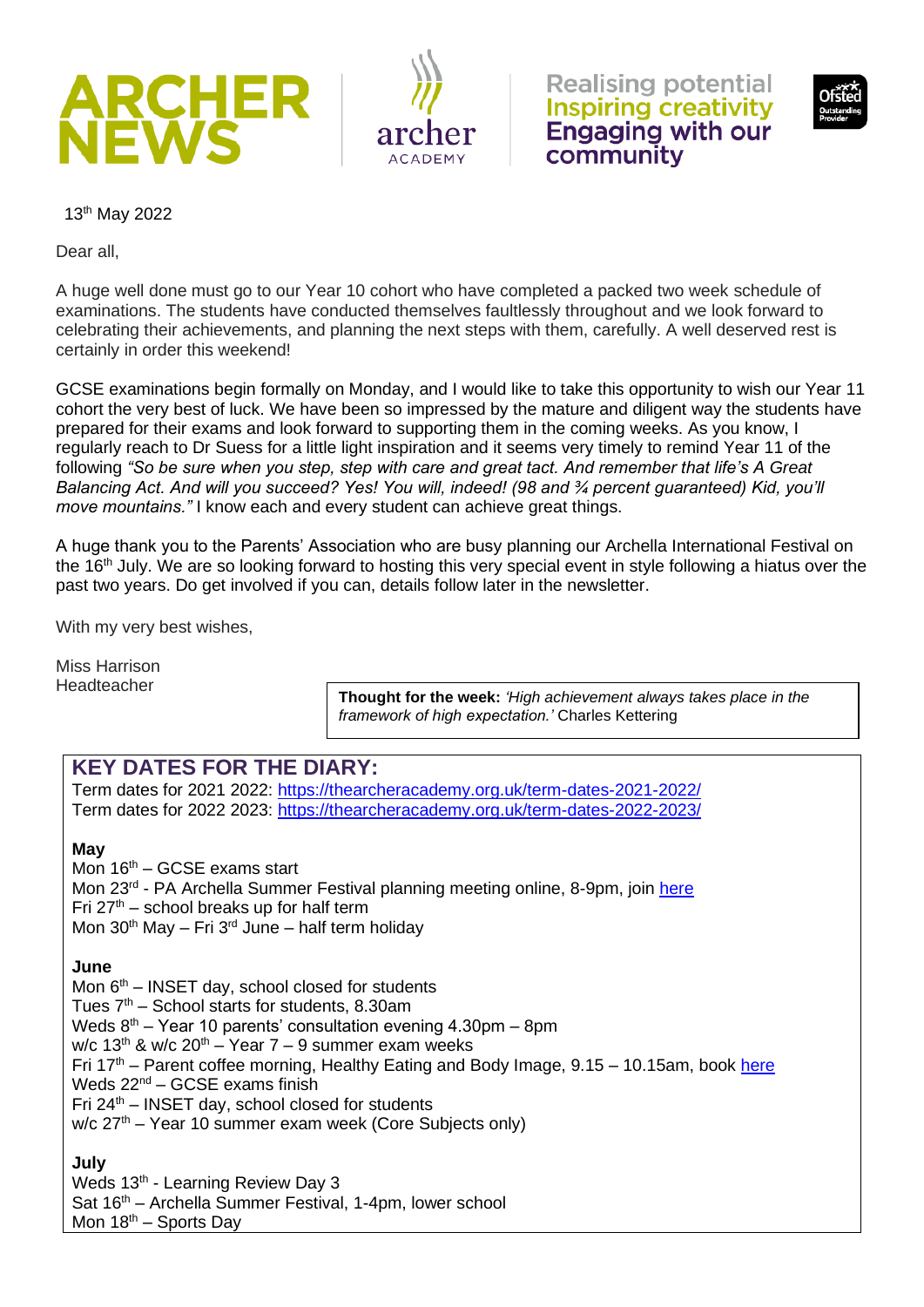Tues 19th – Archer Adventure Weds  $20<sup>th</sup>$  – Last day of term, students dismissed at 12pm

### **PARENTS ASSOCIATION UPDATE**

## **Archella Summer Festival is coming soon. Please join our next planning meeting on Monday 23rd May, 8-9pm online, click [here](https://teams.microsoft.com/l/meetup-join/19%3ameeting_OTEyMTc3ZTctNDUyNi00ODdmLWFjNWEtZWJjMTJjNDBmZjAw%40thread.v2/0?context=%7b%22Tid%22%3a%22d919d3da-48a4-416b-8b1c-5abc87f9e819%22%2c%22Oid%22%3a%229eb27a95-92ec-4d93-a95b-4fad881d54d5%22%7d)**



### **CAN YOU HELP RUN THE ARCHER AUCTION?**

Last year the online Archer Auction raised £7,000 for the school. We would love to do the same again this year and we are looking for a volunteer to lead and coordinate the auction. Please get in touch if you would like to take this on, just email: [parentsassociation@thearcheracademy.org.uk](mailto:parentsassociation@thearcheracademy.org.uk)

**Thank you:** It was brilliant to see so many people at our first Archella

planning meeting on Monday night, thank you all for attending and for volunteering to help. Our  $\text{next}$ meeting is on Monday 23<sup>rd</sup> May, 8-9pm online and we still need lots more volunteers, so please join us [here.](https://teams.microsoft.com/l/meetup-join/19%3ameeting_OTEyMTc3ZTctNDUyNi00ODdmLWFjNWEtZWJjMTJjNDBmZjAw%40thread.v2/0?context=%7b%22Tid%22%3a%22d919d3da-48a4-416b-8b1c-5abc87f9e819%22%2c%22Oid%22%3a%229eb27a95-92ec-4d93-a95b-4fad881d54d5%22%7d)

## **Amazing fundraising totals!**

The Parents' Quiz Night raised £2,863.63 special thanks also goes to our table sponsors, Cathy and Rosie at Broadway Beauty in Muswell Hill and the Muswell Hill Club on Fortis Green.

The Students' Social event raised £695.03. These are much needed funds and will go towards helping all our children with extra equipment and learning experiences.

If you have any questions or suggestions for the Parents Association, please email [parentsassociation@thearcheracademy.org.uk.](mailto:parentsassociation@thearcheracademy.org.uk)

### **PARENT COFFEE MORNINGS – Mrs Scott**



#### **Healthy Eating and Body Image – Friday 17th June, 9.15 – 10.15am, Lower School**

Our next coffee morning will be led by alumni parent and nutritionist, Marcelle Rose and will focus on healthy eating and body image.

Please book your free ticket [here](https://www.eventbrite.co.uk/e/parents-coffee-morning-healthy-diet-body-image-tickets-332834957317) and for more information about Marcelle Rose visit<http://marcellerosenutrition.co.uk/>

# **ADVICE FROM OUR CURRENT YEAR 7 – Ms Ogbaselase**

Each year we ask year 7 to let us have their top tips for the incoming year 7 students. Here's what they had to say in 2022.

What would be your top tips to our incoming cohort of year 7 Archers?

- Don't be afraid to talk to new people
- Go to Summer School
- Get the chocolate cookies at break they are amazing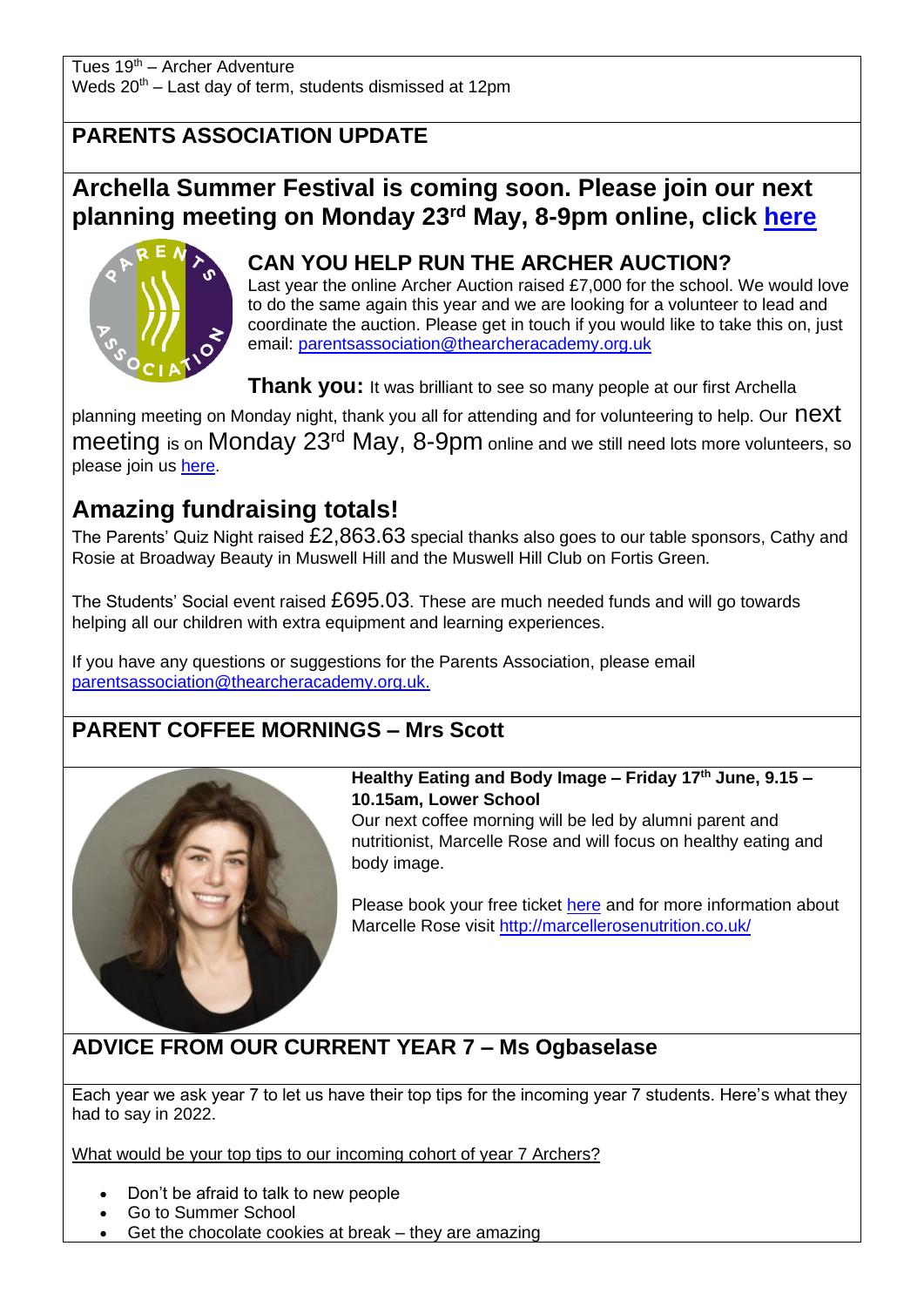To find out what else was advised, check out our website: [https://thearcheracademy.org.uk/advice](https://thearcheracademy.org.uk/advice-from-current-year-7s/)[from-current-year-7s/](https://thearcheracademy.org.uk/advice-from-current-year-7s/)



### **PHANTOM TOLLBOOTH COMMUNITY LITERACY PROJECT – Ms Ogbaselase**

Year 6 children will soon be embarking on their journey to secondary school. At the Archer we run a community literacy project every year, based on Norton Juster's novel of adventure – The Phantom Tollbooth. Many children, both those coming to our school as well as 100s of other children, read this book as part of our Community Literacy Project and it gives everyone a collective starting point when they join big school in September.

### **Get involved**

We would like to involve our whole Archer community, so please stick a picture of Milo, the main character from the novel, The Phantom Tollbooth, in your front window. Children who are joining year 7 in September will be walking round the local area next week on the community trail and it would be wonderful for them to see where other Archer families live when they pass by a picture of Milo on their adventures.

Please just print out a copy of the Milo picture attached and put it up somewhere prominent for our new Archer students to see! If you send in a photo of Milo up in your window, we will be sharing these on social media, just email: [justinec@thearcheracademy.org.uk](mailto:justinec@thearcheracademy.org.uk) with your picture to be included.



### **A PLANT TO REMEMBER OR REFLECT – Green Arrows**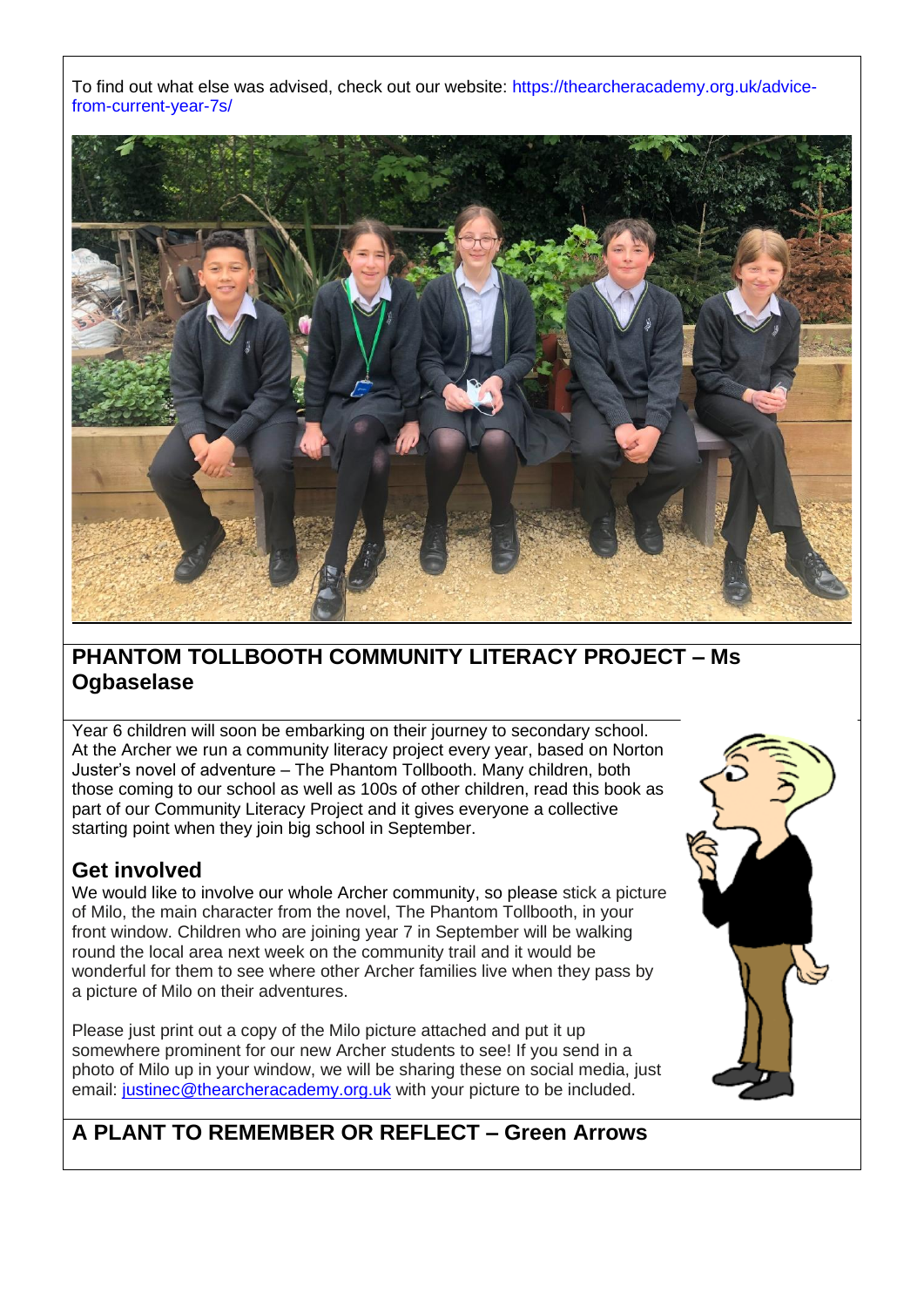

We would like to share our garden with everyone. If you would like to have your own plant or tree in the school gardens to remember family or friends or even just to have your own special place, please reach out to us.

We have lots of locations to choose from: sunny front gardens, containers, shaded woodland and a wild fruit and flower area (under development).

Contact Rachael Harvey for a chat or pop by and say hello one weekend: [greenarrows@thearcheracademy.org.uk](mailto:greenarrows@thearcheracademy.org.uk)

### **LIBRARY CORNER – Ms Appelquist & Mrs Horwitz**

#### **Thematic Learning Focus:**

Here are some suggestions available in the Lower School Library to help you explore the topic more deeply:





#### **Book Reviews:**

**Manzwi** on *The 26-Storey Treehouse: I would recommend since it is very funny and amazing for imagination.*

**Lorenzo** on *The Last Kids on Earth: It's quite funny and goofy for younger readers.* **Nina** on *Dork Diaries: TV Star: Nikki and Brandon finally have drama and chemistry between them!* **Lyn** on *The Magic Tree House: The Knight at Dawn: I recommend it because it is a series and it is very fun to read.*

**Noelie** on *The A-Z of British Ghosts: My favourite story is about a ghost who visits the Bank of London.*

**Amelia F** on *The Weight of Water: It is very engaging.* **Hugo** on *Dangerous Reality: an exciting plot twist!*

#### **Neglected Book Corner:**



Barnaby Grimes is a tick-tock lad - he'll deliver any message anywhere any time. As fast as possible. Tick-tock - time is money! But strange things are afoot. One moonlit night, as Barnaby highstacks above the city leaping from roof to roof, a huge beast attacks. He barely escapes with his life. And now his old friend Benjamin has disappeared. A gloriously macabre tale.

*Remember, you can earn 20 merits for a review of the Neglected Book!*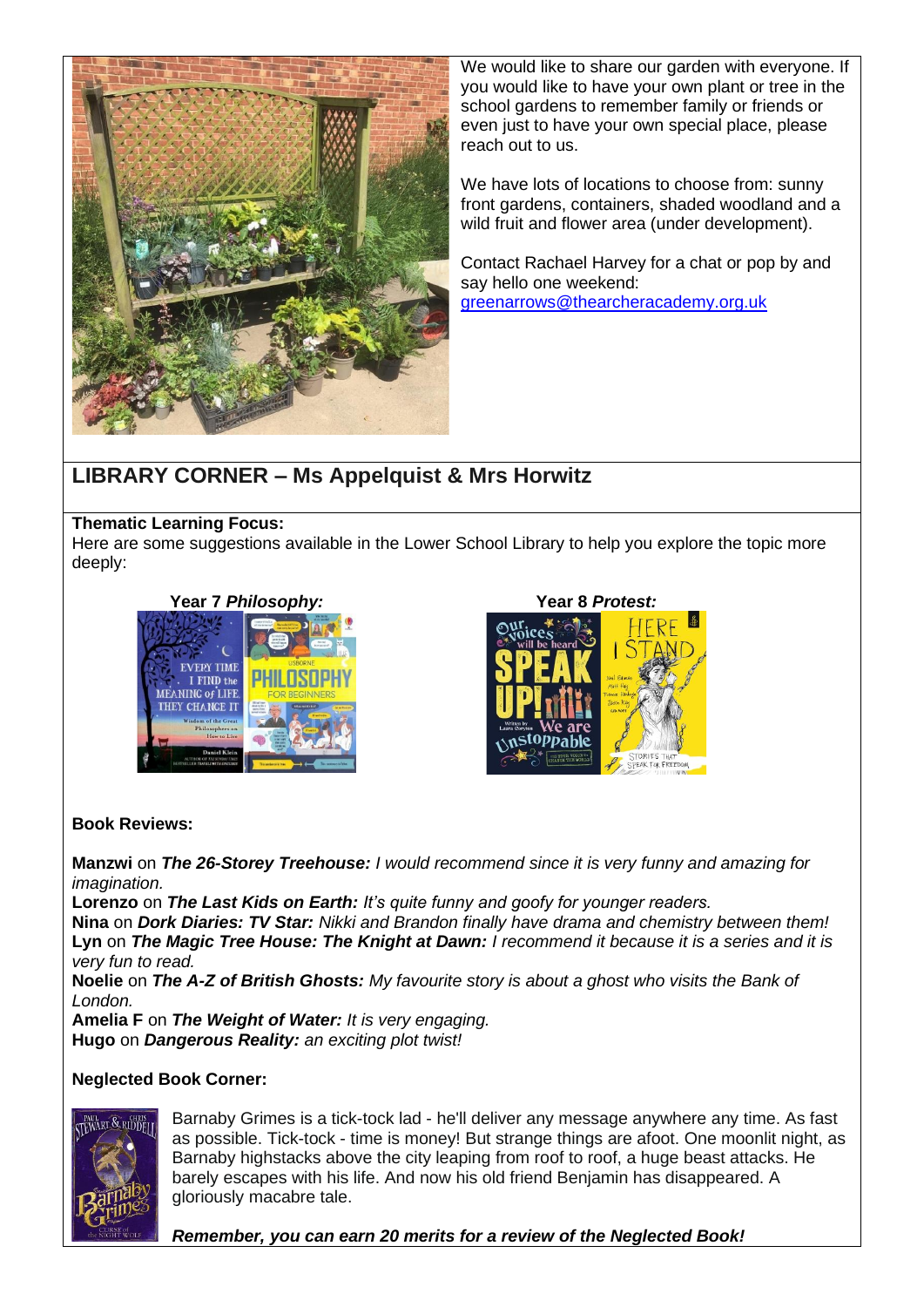Have a great weekend everyone, and *keep reading!*

### **PE DEPARTMENT UPDATE – Mr Clark**

#### **Football: Barnet League Cup Final – Mr Menzies**

The Archer year 9 boys team competed in the Barnet League Cup Final at Ashmole Academy this week. Unfortunately it didn't go our way but the boys are proud runners up in the league having beaten: Christ College, Wren Academy, London Academy to name a few.

Every student involved gave it their all and represented Archer better than I could have asked for. I left feeling proud of the team's togetherness and resilience. Well done to: Luca S, Theophil H, Nathan L, Rafael Q, Lucas BV, Bruno F, Mehran M, Alexander B, Jamie RJ, Zsadany F, Jonah BR, Hayden O, Luca S, Shlok, Alfie H, Connor R.

# **COMMUNITY NEWS**

Barnet's Autism Team has asked us to share this survey, please complete it if it is relevant to you or your family:

The Barnet secondary and post 16 advisory team for Autistic young people are exploring the potential of Autistic-led mentoring for Autistic young people in Barnet. To do so we would like to hear from Autistic students about whether this would be beneficial for them and how it should look.

We would greatly appreciate if you could ask any willing Autistic students to fill out this short, anonymous, online survey: [https://forms.office.com/r/WtSj1qBdh5](https://gbr01.safelinks.protection.outlook.com/?url=https%3A%2F%2Fforms.office.com%2Fr%2FWtSj1qBdh5&data=05%7C01%7CMala.Perera%40Barnet.gov.uk%7C095d52cd2e3346f7a30a08da334768dc%7C1ba468b914144675be4f53c478ad47bb%7C0%7C0%7C637878679032746787%7CUnknown%7CTWFpbGZsb3d8eyJWIjoiMC4wLjAwMDAiLCJQIjoiV2luMzIiLCJBTiI6Ik1haWwiLCJXVCI6Mn0%3D%7C3000%7C%7C%7C&sdata=f5PPyPboQrR5iWYqKVsAl5ZodlTQpwp1ZVPStmSibVY%3D&reserved=0)

We will be using the results to inform and improve our offering for Autistic students in the borough.

# **HEAD OF YEAR UPDATES**

#### **Year 11 - Mr McSherry**

This week I didn't deliver an assembly, instead I delivered what the students had asked for… more time with their friends in tutor time. I am a nice guy like that. My message throughout the week, delivered in a more direct yet informal manner, has been the same…

- 1. Maximise your time.
- 2. There is still time (to shift things, to improve things, to do your very best!)

I am conscious of the volume of information you are receiving. Therefore, I am writing to inform you that I will be writing to you each day (once only) with an overview of the following day. This will include all things exams, timings and other relevant, important information. I do hope you find this useful. You can expect Monday's overview to arrive in your inbox on Friday morning, and then Tuesday's on Monday morning, if you follow?

We're there, we made it. We begin on Monday. Ensure your little sweethearts get plenty of rest, drink lots of water and eat well over the weekend. Some final preparations too, of course. Please also ensure they are in full school uniform for exams! Let us avoid any unnecessary drama.

Finally, please make sure students have signed up to the **Archer Alumni network** [HERE](https://form.jotform.com/mha47/year-11-leavers-data-capture-form) so we can stay in touch with them after they've left school. The link is also on ShowMyHomework.

Have a lovely, yet supervisory weekend.

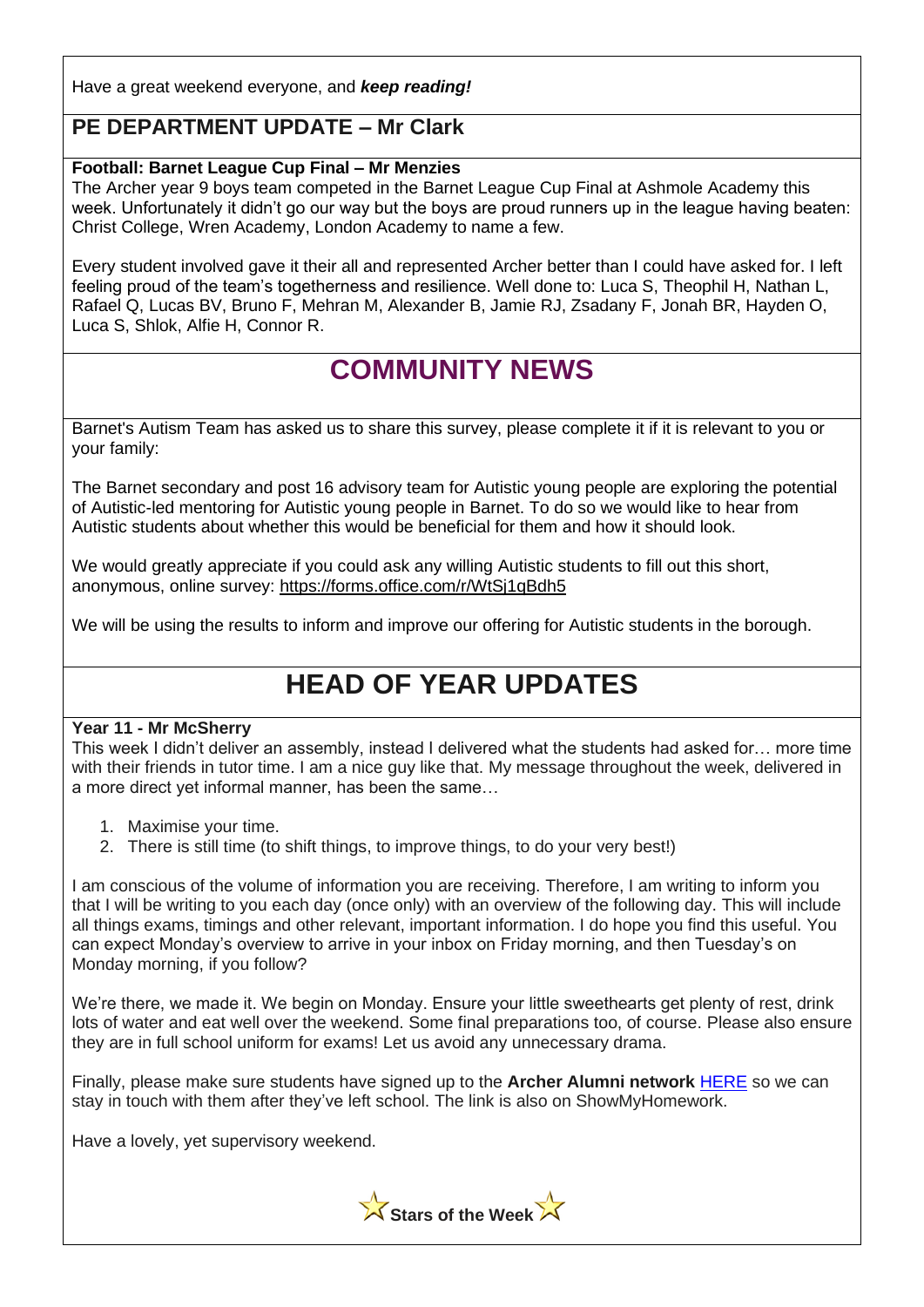**The Year 11 Tutor Team** - For their unwavering support and care for our students, throughout the most challenging time to educate!

#### **Year 10 - Miss Alcock**

What an incredible 2 weeks for year 10. Students have been absolutely brilliant throughout the exam period. Students have had brilliant punctuality and their uniform has been excellent. There have been very few absences over the 2 weeks, which means there are not many students needing to catch up with exams. Well done year 10! You should be proud of the way you have applied yourselves and demonstrated resilience and hard work. I look forward to seeing the results in June and finding out how everyone has got on. I really do believe that the year group have seen this as an opportunity and even had some feedback to say that students have enjoyed sitting the exams! I feel confident that students have got to grips with the processes and expectations and will be confident when they sit future exams in year 11.

I look forward to welcoming the students back to full lessons on Monday. After half term, year 10 will be the top year group at upper school. There are going to be lots of opportunities available to them, more details to follow. All I would ask if for the year to be ready to make the most out of their final weeks in year 10.

Please do make note of the key dates for Year 10, results day on Tuesday  $7<sup>th</sup>$  June, Parents Consultation Evening on Wednesday 8th June and Southend trip on 7<sup>th</sup> July, please add the dates into your diaries.



Olive, Nimrod V, Harry P and Charlie B for their excellent effort at the athletics last week

#### **Year 9 - Mr Constantinou**

This week the students received an assembly on revision strategies from Ms Gillham. The end of year assessments take place the week after half term - so one month away. Please do encourage your children to start using the strategies discussed and to reach out for further support should they need it. I am conscious that this time next year the students will be sitting their 'one year to go' exams so building these good routines, in their last formal assessment before year 10 begins, is extremely important.

The year 9 boys had their football final this week, and despite not getting the result they wanted, I am proud of the performances the boys have put in throughout the year. They are officially the most successful football team the school has ever had!

Our Duke of Edinburgh trip is this weekend, look out for an update in next week's newsletter.



Artur M and Hayden O - for their support and mentoring of younger students in year 8 and year 7 respectively.

#### **Year 8 – Mr Wick**

Year 8 have had a brilliant week of special guests, sporting events, and workshops.

During thematic on Monday, students were invited to listen to an incredibly knowledgeable speaker about the rise and fall of the Berlin Wall. Gareth Dale, the Associate Head of the Department of Social and Political Sciences, spoke to year 8 about the historical and political climates which led to the Berlin Wall's inception, creation, and ultimate destruction.

On Tuesday, some incredibly sporty and brilliant year 8's joined in an athletics fixture. I am always so proud to hear how well behaved, mature, and respectful year 8 are during these kinds of events. Excellent effort from Elena A, Elena E, Daisy H, Zaynab, Rose B, Lola, Marnie, Elsie, Nittai, Gabriel S, Gabriel T, Nischay, Koki, & Luca C!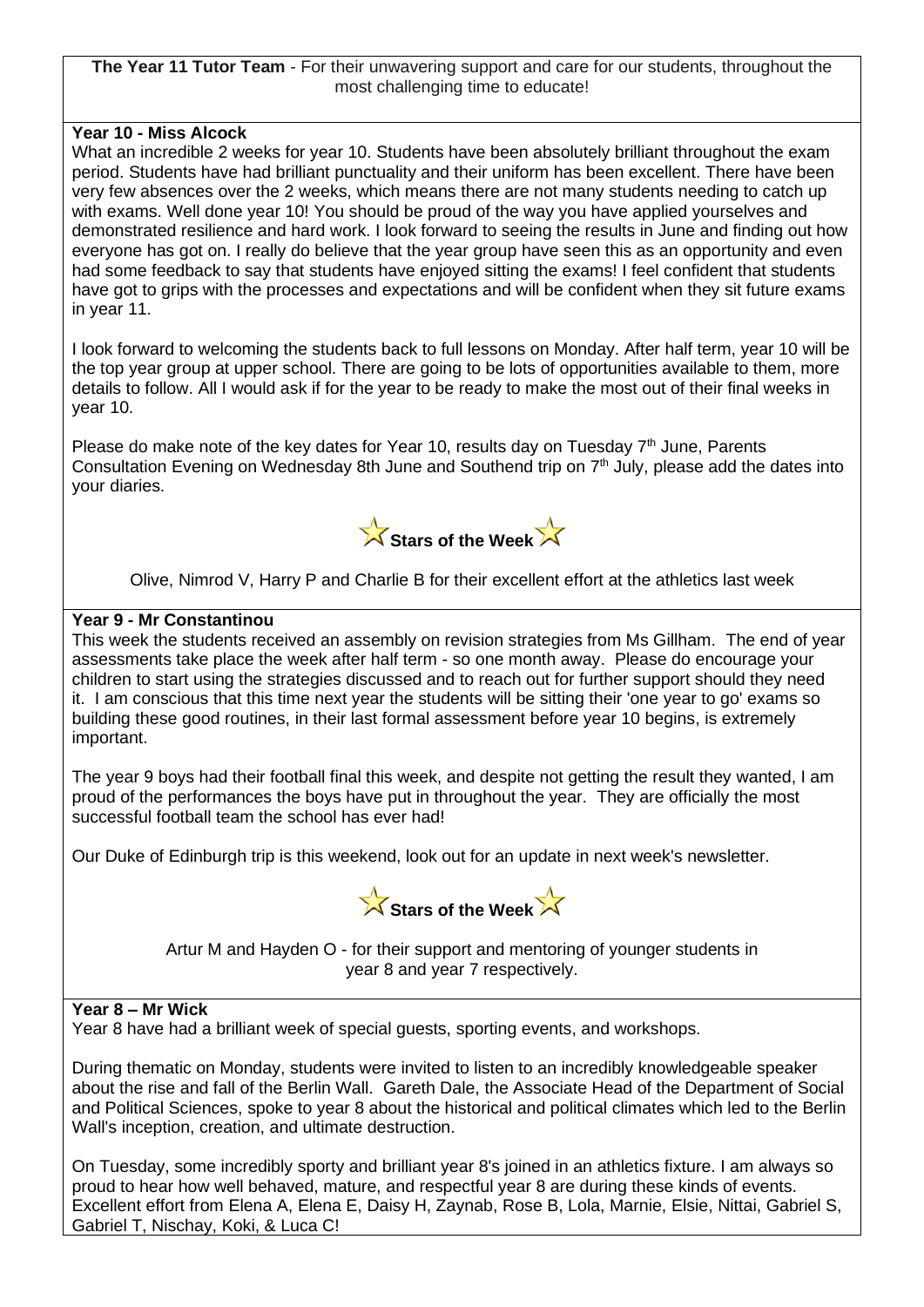On Tuesday, students were given the opportunity to continue their learning on gender identity and sexual orientation. Students learned about what LGBTQIA stood for, represented, and why PRIDE is so important to so many people. We discussed protected characteristics as well as the legality of discriminatory language and behaviour.

On Thursday, all of year 8 took part in a Romeo & Juliet workshop. Students are learning about this iconic play in English and our very own Ms Bailey arranged for students to re-create and learn about the story with an external workshop visiting us.

On Friday, Ms Gillham took an assembly for year 8 to teach them about effect revision methods. With the end of year assessments coming up, it is important we support our young people with effective modes of revising. So often students are caught in a loop of spending hours "reading" "re-writing" etc. However Ms Gillham showed us how answering questions, doing little and often, and revising from a range of media can hugely benefit revision strategies.

Finally, I wanted to share a lovely photo of 8MKE who had their charity event. The money is still rolling in so I can't give the latest figures but an incredible well done to them!





Elena E who has put a huge effort into her studies as well as athletics Princess F – outstanding maths work this week

#### **Year 7 – Ms Ogbaselase**

This week marked Whole School Monitoring and it has been excellent seeing students make the most of opportunities afforded to them both in and beyond the classroom. I was particularly impressed by 7JRA and their discussions on relationships during Tuesday's Lifelong Learning. Such powerful conversations - well done to all.

Equally lovely has been the work created on children's writing in Thematic Learning. A firm favourite in our TL curriculum map, I have always been in awe of the enthusiasm students display and the fondness with which they recall reading in their early years; this year was no different. Upcoming is our visit to Holy Trinity where selected pupils will share their books with younger students. I look forward to updating families on this soon.

Next week year7 will attend a workshop on effective study skills with Mrs Gillham in the run up to end of year assessments. I look forward to supporting your child in their preparation for this. Mr Wick and I have also arranged for year 8 students to visit year 7 assemblies so that they learn more about the next step of our journey. More on this to come.